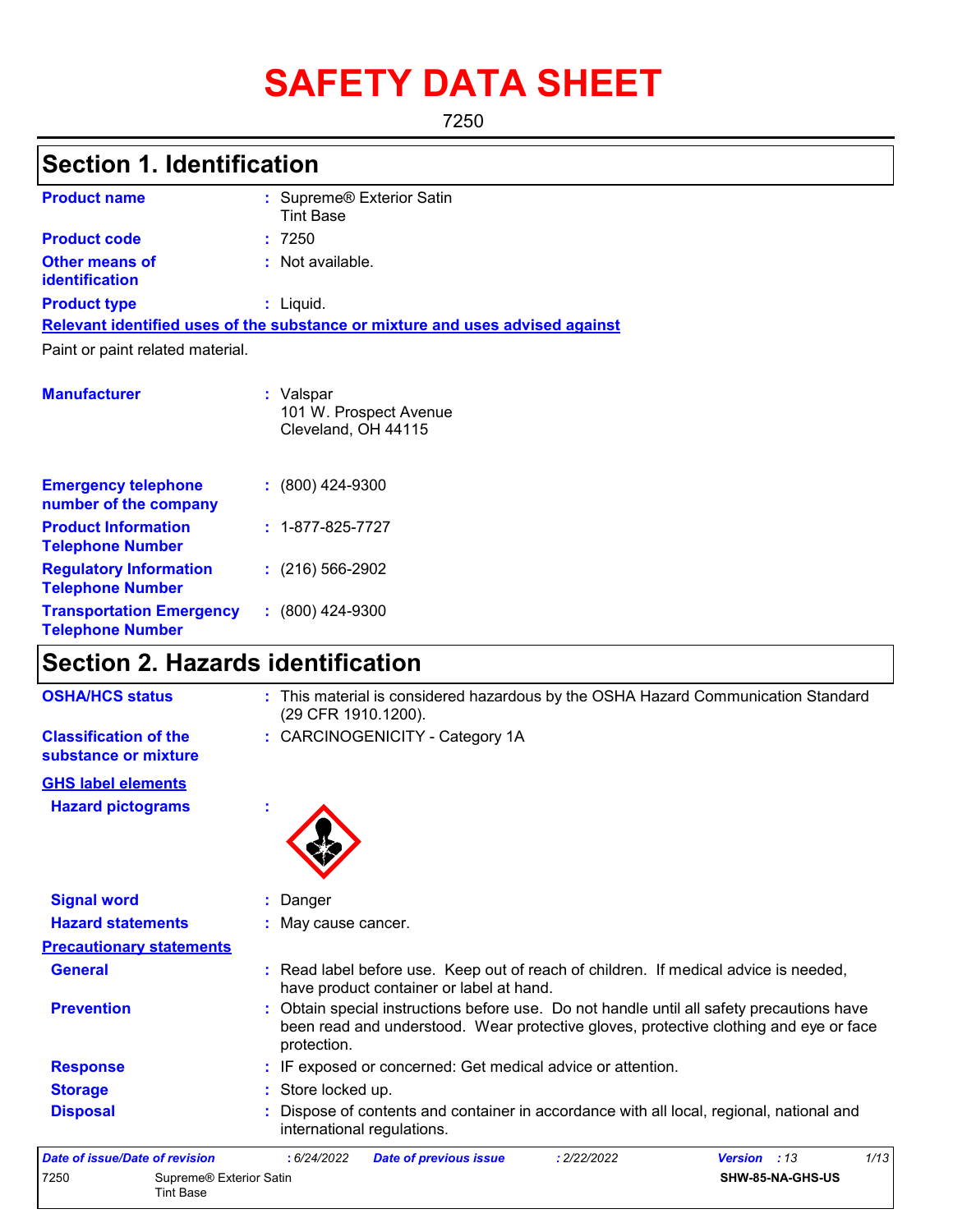### **Section 2. Hazards identification**

| <b>Supplemental label</b><br>elements             | WARNING: This product contains chemicals known to the State of California to cause<br>cancer and birth defects or other reproductive harm. Adequate ventilation required when<br>sanding or abrading the dried film. If Adequate ventilation cannot be provided wear an<br>approved particulate respirator (NIOSH approved). Follow respirator manufacturer's<br>directions for respirator use. DELAYED EFFECTS FROM LONG TERM<br>OVEREXPOSURE. Abrading or sanding of the dry film may release Crystalline Silica<br>which has been shown to cause lung damage and cancer under long term exposure. |
|---------------------------------------------------|------------------------------------------------------------------------------------------------------------------------------------------------------------------------------------------------------------------------------------------------------------------------------------------------------------------------------------------------------------------------------------------------------------------------------------------------------------------------------------------------------------------------------------------------------------------------------------------------------|
|                                                   | Please refer to the SDS for additional information. Keep out of reach of children. Do not<br>transfer contents to other containers for storage.                                                                                                                                                                                                                                                                                                                                                                                                                                                      |
| <b>Hazards not otherwise</b><br><b>classified</b> | : None known.                                                                                                                                                                                                                                                                                                                                                                                                                                                                                                                                                                                        |

### **Section 3. Composition/information on ingredients**

| Substance/mixture                              | : Mixture        |
|------------------------------------------------|------------------|
| <b>Other means of</b><br><i>identification</i> | : Not available. |

#### **CAS number/other identifiers**

| Ingredient name                 | % by weight | <b>CAS number</b> |
|---------------------------------|-------------|-------------------|
| Titanium Dioxide                | 1≥10 - ≤25  | 13463-67-7        |
| I Zinc Oxide                    | ા≤3         | 1314-13-2         |
| Cristobalite, respirable powder | l≤0.3       | 14464-46-1        |

Any concentration shown as a range is to protect confidentiality or is due to batch variation.

**There are no additional ingredients present which, within the current knowledge of the supplier and in the concentrations applicable, are classified and hence require reporting in this section.**

**Occupational exposure limits, if available, are listed in Section 8.**

### **Section 4. First aid measures**

| <b>Description of necessary first aid measures</b> |                                                                                                                                                                                                                                                                                                                                                                                                                                                                                                                                                                                                                                                                                   |
|----------------------------------------------------|-----------------------------------------------------------------------------------------------------------------------------------------------------------------------------------------------------------------------------------------------------------------------------------------------------------------------------------------------------------------------------------------------------------------------------------------------------------------------------------------------------------------------------------------------------------------------------------------------------------------------------------------------------------------------------------|
| Eye contact                                        | : Immediately flush eyes with plenty of water, occasionally lifting the upper and lower<br>eyelids. Check for and remove any contact lenses. Continue to rinse for at least 10<br>minutes. Get medical attention.                                                                                                                                                                                                                                                                                                                                                                                                                                                                 |
| <b>Inhalation</b>                                  | : Remove victim to fresh air and keep at rest in a position comfortable for breathing. If<br>not breathing, if breathing is irregular or if respiratory arrest occurs, provide artificial<br>respiration or oxygen by trained personnel. It may be dangerous to the person providing<br>aid to give mouth-to-mouth resuscitation. Get medical attention. If unconscious, place<br>in recovery position and get medical attention immediately. Maintain an open airway.<br>Loosen tight clothing such as a collar, tie, belt or waistband.                                                                                                                                         |
| <b>Skin contact</b>                                | : Flush contaminated skin with plenty of water. Remove contaminated clothing and<br>shoes. Wash contaminated clothing thoroughly with water before removing it, or wear<br>gloves. Continue to rinse for at least 10 minutes. Get medical attention. Wash clothing<br>before reuse. Clean shoes thoroughly before reuse.                                                                                                                                                                                                                                                                                                                                                          |
| <b>Ingestion</b>                                   | : Wash out mouth with water. Remove dentures if any. If material has been swallowed<br>and the exposed person is conscious, give small quantities of water to drink. Stop if the<br>exposed person feels sick as vomiting may be dangerous. Do not induce vomiting<br>unless directed to do so by medical personnel. If vomiting occurs, the head should be<br>kept low so that vomit does not enter the lungs. Get medical attention. Never give<br>anything by mouth to an unconscious person. If unconscious, place in recovery position<br>and get medical attention immediately. Maintain an open airway. Loosen tight clothing<br>such as a collar, tie, belt or waistband. |

#### **Most important symptoms/effects, acute and delayed**

| Date of issue/Date of revision |                                      | : 6/24/2022 | <b>Date of previous issue</b> | .2/22/2022 | 2/13<br><b>Version</b> : 13 |
|--------------------------------|--------------------------------------|-------------|-------------------------------|------------|-----------------------------|
| 7250                           | Supreme® Exterior Satin<br>Tint Base |             |                               |            | <b>SHW-85-NA-GHS-US</b>     |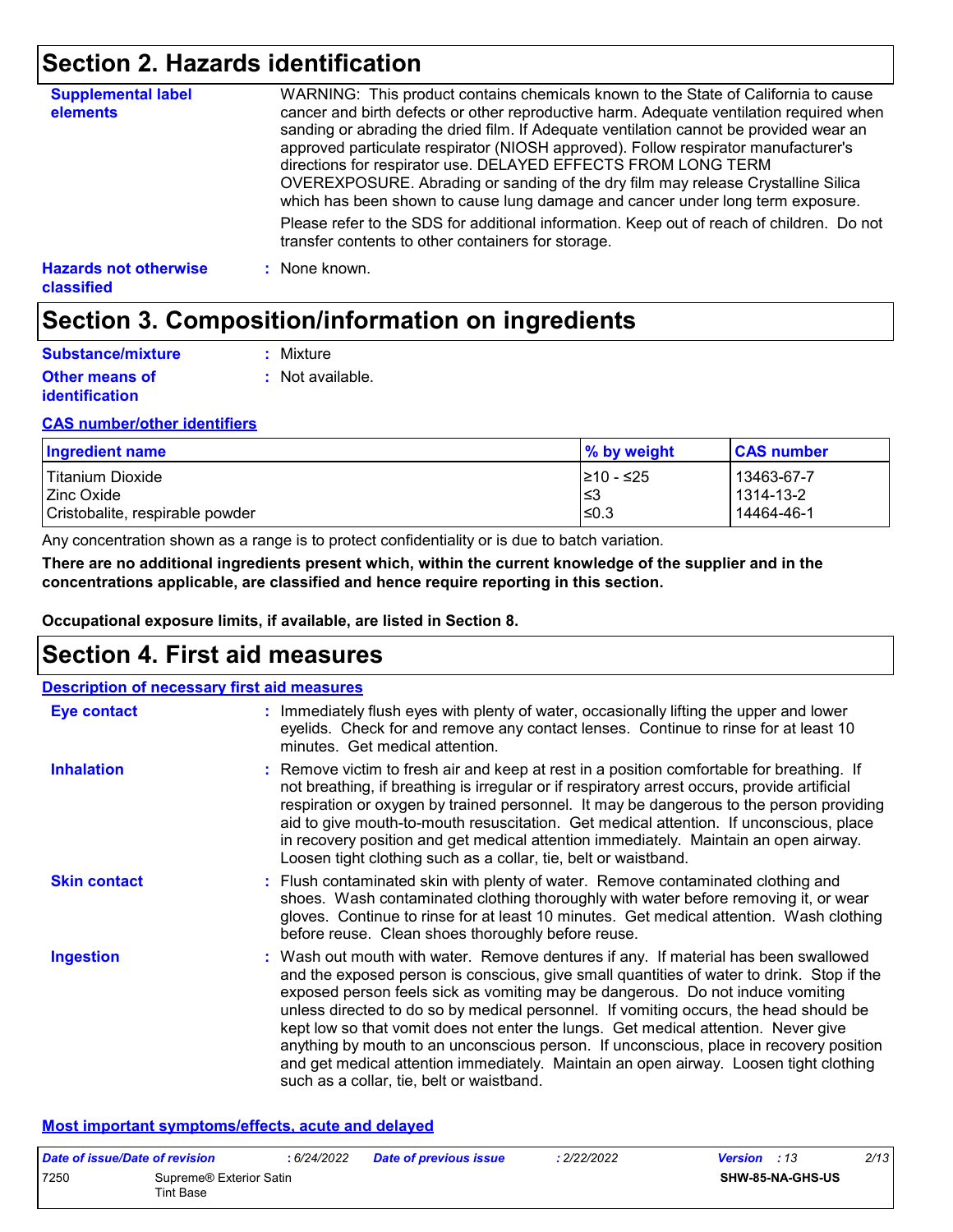### **Section 4. First aid measures**

| <b>Potential acute health effects</b> |                                                                                                                                                                                                                                                                                                                                                                                                                 |
|---------------------------------------|-----------------------------------------------------------------------------------------------------------------------------------------------------------------------------------------------------------------------------------------------------------------------------------------------------------------------------------------------------------------------------------------------------------------|
| <b>Eye contact</b>                    | : No known significant effects or critical hazards.                                                                                                                                                                                                                                                                                                                                                             |
| <b>Inhalation</b>                     | : No known significant effects or critical hazards.                                                                                                                                                                                                                                                                                                                                                             |
| <b>Skin contact</b>                   | : No known significant effects or critical hazards.                                                                                                                                                                                                                                                                                                                                                             |
| <b>Ingestion</b>                      | : No known significant effects or critical hazards.                                                                                                                                                                                                                                                                                                                                                             |
| <b>Over-exposure signs/symptoms</b>   |                                                                                                                                                                                                                                                                                                                                                                                                                 |
| <b>Eye contact</b>                    | : No specific data.                                                                                                                                                                                                                                                                                                                                                                                             |
| <b>Inhalation</b>                     | : No specific data.                                                                                                                                                                                                                                                                                                                                                                                             |
| <b>Skin contact</b>                   | : No specific data.                                                                                                                                                                                                                                                                                                                                                                                             |
| <b>Ingestion</b>                      | : No specific data.                                                                                                                                                                                                                                                                                                                                                                                             |
|                                       | <b>Indication of immediate medical attention and special treatment needed, if necessary</b>                                                                                                                                                                                                                                                                                                                     |
| <b>Notes to physician</b>             | : Treat symptomatically. Contact poison treatment specialist immediately if large<br>quantities have been ingested or inhaled.                                                                                                                                                                                                                                                                                  |
| <b>Specific treatments</b>            | : No specific treatment.                                                                                                                                                                                                                                                                                                                                                                                        |
| <b>Protection of first-aiders</b>     | : No action shall be taken involving any personal risk or without suitable training. If it is<br>suspected that fumes are still present, the rescuer should wear an appropriate mask or<br>self-contained breathing apparatus. It may be dangerous to the person providing aid to<br>give mouth-to-mouth resuscitation. Wash contaminated clothing thoroughly with water<br>before removing it, or wear gloves. |
|                                       |                                                                                                                                                                                                                                                                                                                                                                                                                 |

**See toxicological information (Section 11)**

### **Section 5. Fire-fighting measures**

| <b>Extinguishing media</b>                               |                                                                                                                                                                                                     |
|----------------------------------------------------------|-----------------------------------------------------------------------------------------------------------------------------------------------------------------------------------------------------|
| <b>Suitable extinguishing</b><br>media                   | : Use an extinguishing agent suitable for the surrounding fire.                                                                                                                                     |
| <b>Unsuitable extinguishing</b><br>media                 | : None known.                                                                                                                                                                                       |
| <b>Specific hazards arising</b><br>from the chemical     | : In a fire or if heated, a pressure increase will occur and the container may burst.                                                                                                               |
| <b>Hazardous thermal</b><br>decomposition products       | : Decomposition products may include the following materials:<br>carbon dioxide<br>carbon monoxide<br>metal oxide/oxides                                                                            |
| <b>Special protective actions</b><br>for fire-fighters   | : Promptly isolate the scene by removing all persons from the vicinity of the incident if<br>there is a fire. No action shall be taken involving any personal risk or without suitable<br>training. |
| <b>Special protective</b><br>equipment for fire-fighters | : Fire-fighters should wear appropriate protective equipment and self-contained breathing<br>apparatus (SCBA) with a full face-piece operated in positive pressure mode.                            |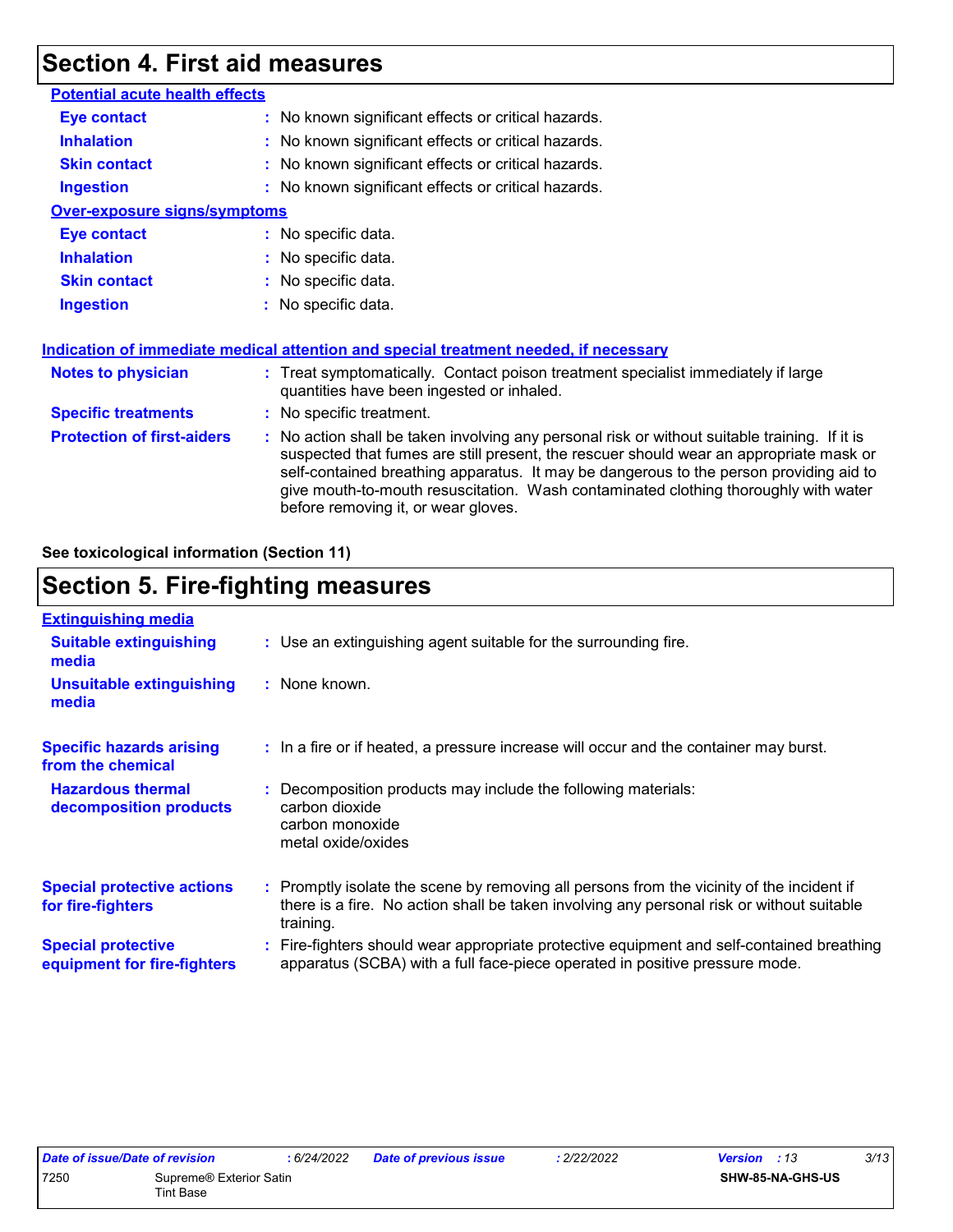# **Section 6. Accidental release measures**

|                                                              | Personal precautions, protective equipment and emergency procedures                                                                                                                                                                                                                                                                                                                                                                                                                                                                                                                                                                                                                                          |
|--------------------------------------------------------------|--------------------------------------------------------------------------------------------------------------------------------------------------------------------------------------------------------------------------------------------------------------------------------------------------------------------------------------------------------------------------------------------------------------------------------------------------------------------------------------------------------------------------------------------------------------------------------------------------------------------------------------------------------------------------------------------------------------|
| For non-emergency<br>personnel                               | : No action shall be taken involving any personal risk or without suitable training.<br>Evacuate surrounding areas. Keep unnecessary and unprotected personnel from<br>entering. Do not touch or walk through spilled material. Avoid breathing vapor or mist.<br>Provide adequate ventilation. Wear appropriate respirator when ventilation is<br>inadequate. Put on appropriate personal protective equipment.                                                                                                                                                                                                                                                                                             |
| For emergency responders                                     | : If specialized clothing is required to deal with the spillage, take note of any information in<br>Section 8 on suitable and unsuitable materials. See also the information in "For non-<br>emergency personnel".                                                                                                                                                                                                                                                                                                                                                                                                                                                                                           |
| <b>Environmental precautions</b>                             | : Avoid dispersal of spilled material and runoff and contact with soil, waterways, drains<br>and sewers. Inform the relevant authorities if the product has caused environmental<br>pollution (sewers, waterways, soil or air).                                                                                                                                                                                                                                                                                                                                                                                                                                                                              |
| <b>Methods and materials for containment and cleaning up</b> |                                                                                                                                                                                                                                                                                                                                                                                                                                                                                                                                                                                                                                                                                                              |
| <b>Small spill</b>                                           | : Stop leak if without risk. Move containers from spill area. Dilute with water and mop up<br>if water-soluble. Alternatively, or if water-insoluble, absorb with an inert dry material and<br>place in an appropriate waste disposal container. Dispose of via a licensed waste<br>disposal contractor.                                                                                                                                                                                                                                                                                                                                                                                                     |
| <b>Large spill</b>                                           | : Stop leak if without risk. Move containers from spill area. Approach release from<br>upwind. Prevent entry into sewers, water courses, basements or confined areas. Wash<br>spillages into an effluent treatment plant or proceed as follows. Contain and collect<br>spillage with non-combustible, absorbent material e.g. sand, earth, vermiculite or<br>diatomaceous earth and place in container for disposal according to local regulations<br>(see Section 13). Dispose of via a licensed waste disposal contractor. Contaminated<br>absorbent material may pose the same hazard as the spilled product. Note: see<br>Section 1 for emergency contact information and Section 13 for waste disposal. |

# **Section 7. Handling and storage**

### **Precautions for safe handling**

| <b>Protective measures</b>                                                       | : Put on appropriate personal protective equipment (see Section 8). Avoid exposure -<br>obtain special instructions before use. Do not handle until all safety precautions have<br>been read and understood. Do not get in eyes or on skin or clothing. Do not ingest.<br>Avoid breathing vapor or mist. If during normal use the material presents a respiratory<br>hazard, use only with adequate ventilation or wear appropriate respirator. Keep in the<br>original container or an approved alternative made from a compatible material, kept<br>tightly closed when not in use. Empty containers retain product residue and can be<br>hazardous. Do not reuse container. |
|----------------------------------------------------------------------------------|--------------------------------------------------------------------------------------------------------------------------------------------------------------------------------------------------------------------------------------------------------------------------------------------------------------------------------------------------------------------------------------------------------------------------------------------------------------------------------------------------------------------------------------------------------------------------------------------------------------------------------------------------------------------------------|
| <b>Advice on general</b><br>occupational hygiene                                 | : Eating, drinking and smoking should be prohibited in areas where this material is<br>handled, stored and processed. Workers should wash hands and face before eating,<br>drinking and smoking. Remove contaminated clothing and protective equipment before<br>entering eating areas. See also Section 8 for additional information on hygiene<br>measures.                                                                                                                                                                                                                                                                                                                  |
| <b>Conditions for safe storage,</b><br>including any<br><i>incompatibilities</i> | : Store in accordance with local regulations. Store in original container protected from<br>direct sunlight in a dry, cool and well-ventilated area, away from incompatible materials<br>(see Section 10) and food and drink. Store locked up. Keep container tightly closed<br>and sealed until ready for use. Containers that have been opened must be carefully<br>resealed and kept upright to prevent leakage. Do not store in unlabeled containers.<br>Use appropriate containment to avoid environmental contamination. See Section 10 for<br>incompatible materials before handling or use.                                                                            |

|      | Date of issue/Date of revision | : 6/24/2022 | <b>Date of previous issue</b> | 2/22/2022 | <b>Version</b> : 13 | 4/13 |
|------|--------------------------------|-------------|-------------------------------|-----------|---------------------|------|
| 7250 | Supreme® Exterior Satin        |             |                               |           | SHW-85-NA-GHS-US    |      |
|      | Tint Base                      |             |                               |           |                     |      |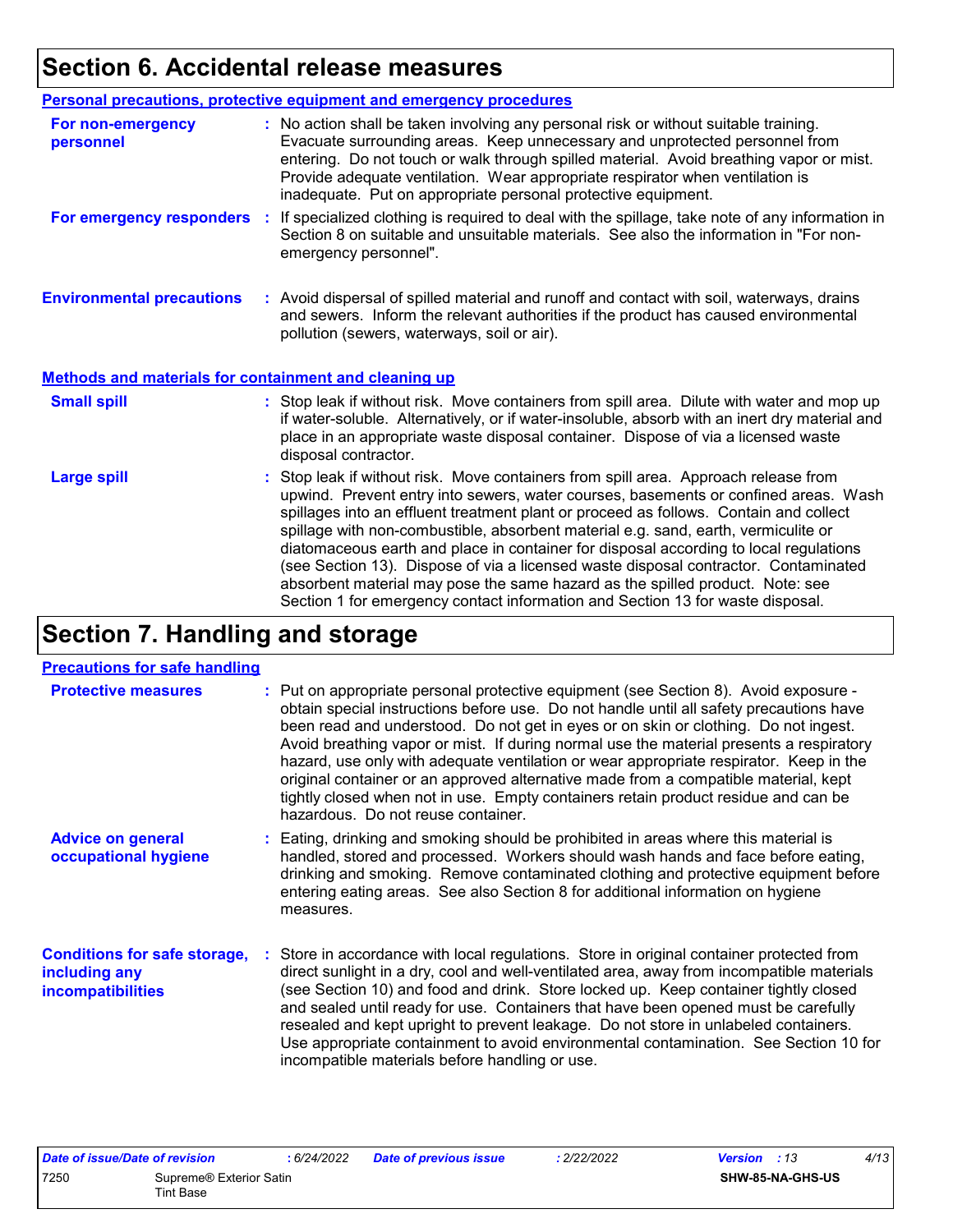# **Section 8. Exposure controls/personal protection**

### **Control parameters**

**Occupational exposure limits (OSHA United States)**

| <b>Ingredient name</b>          | CAS#       | <b>Exposure limits</b>                                                                                                                                                                                                                                                                                                                                                                                                                                                                                                                                                                                                                              |
|---------------------------------|------------|-----------------------------------------------------------------------------------------------------------------------------------------------------------------------------------------------------------------------------------------------------------------------------------------------------------------------------------------------------------------------------------------------------------------------------------------------------------------------------------------------------------------------------------------------------------------------------------------------------------------------------------------------------|
| <b>Titanium Dioxide</b>         | 13463-67-7 | ACGIH TLV (United States, 1/2021).<br>TWA: 10 mg/m <sup>3</sup> 8 hours.<br>OSHA PEL (United States, 5/2018).                                                                                                                                                                                                                                                                                                                                                                                                                                                                                                                                       |
| Zinc Oxide                      | 1314-13-2  | TWA: 15 mg/m <sup>3</sup> 8 hours. Form: Total dust<br>NIOSH REL (United States, 10/2020).<br>CEIL: 15 mg/m <sup>3</sup> Form: Dust<br>TWA: 5 mg/m <sup>3</sup> 10 hours. Form: Dust and<br>fumes<br>STEL: 10 mg/m <sup>3</sup> 15 minutes. Form: Fume<br>OSHA PEL (United States, 5/2018).<br>TWA: 5 mg/m <sup>3</sup> 8 hours. Form: Fume<br>TWA: 5 mg/m <sup>3</sup> 8 hours. Form: Respirable<br>fraction<br>TWA: 15 mg/m <sup>3</sup> 8 hours. Form: Total dust<br>ACGIH TLV (United States, 1/2021).<br>TWA: 2 mg/m <sup>3</sup> 8 hours. Form: Respirable<br>fraction<br>STEL: 10 mg/m <sup>3</sup> 15 minutes. Form:<br>Respirable fraction |
| Cristobalite, respirable powder | 14464-46-1 | OSHA PEL Z3 (United States, 6/2016).<br>TWA: 250 mppcf / 2 x (%SiO2+5) 8 hours.<br>Form: Respirable<br>TWA: 10 mg/m <sup>3</sup> / 2 x (%SiO2+2) 8 hours.<br>Form: Respirable<br>TWA: 30 mg/m <sup>3</sup> / 2 x (%SiO2+2) 8 hours.<br>Form: Total dust<br>OSHA PEL (United States, 5/2018).<br>TWA: 50 µg/m <sup>3</sup> 8 hours. Form: Respirable<br>dust<br>ACGIH TLV (United States, 1/2021).<br>TWA: 0.025 mg/m <sup>3</sup> 8 hours. Form:<br>Respirable fraction<br>NIOSH REL (United States, 10/2020).<br>TWA: 0.05 mg/m <sup>3</sup> 10 hours. Form: respirable<br>dust                                                                    |

### **Occupational exposure limits (Canada)**

| <b>Ingredient name</b>                |                                             | CAS#                          | <b>Exposure limits</b>                                                                                                                                          |                                                                                                                                                                                                                                                                                                                                                                                                     |      |  |
|---------------------------------------|---------------------------------------------|-------------------------------|-----------------------------------------------------------------------------------------------------------------------------------------------------------------|-----------------------------------------------------------------------------------------------------------------------------------------------------------------------------------------------------------------------------------------------------------------------------------------------------------------------------------------------------------------------------------------------------|------|--|
| Titanium dioxide                      |                                             | 13463-67-7                    | $6/2021$ ).<br>fraction<br>8 hrs OEL: 10 mg/m <sup>3</sup> 8 hours.<br>TWA: 10 mg/m <sup>3</sup> 8 hours.<br>7/2013).<br>STEL: 20 mg/m <sup>3</sup> 15 minutes. | <b>CA British Columbia Provincial (Canada,</b><br>TWA: 10 mg/m <sup>3</sup> 8 hours. Form: Total dust<br>TWA: 3 mg/m <sup>3</sup> 8 hours. Form: respirable<br>CA Quebec Provincial (Canada, 6/2021).<br>TWAEV: 10 mg/m <sup>3</sup> 8 hours. Form: Total dust.<br>CA Alberta Provincial (Canada, 6/2018).<br>CA Ontario Provincial (Canada, 6/2019).<br><b>CA Saskatchewan Provincial (Canada,</b> |      |  |
| <b>Date of issue/Date of revision</b> | :6/24/2022                                  | <b>Date of previous issue</b> | : 2/22/2022                                                                                                                                                     | <b>Version</b> : 13                                                                                                                                                                                                                                                                                                                                                                                 | 5/13 |  |
| 7250                                  | Supreme® Exterior Satin<br><b>Tint Base</b> |                               |                                                                                                                                                                 | SHW-85-NA-GHS-US                                                                                                                                                                                                                                                                                                                                                                                    |      |  |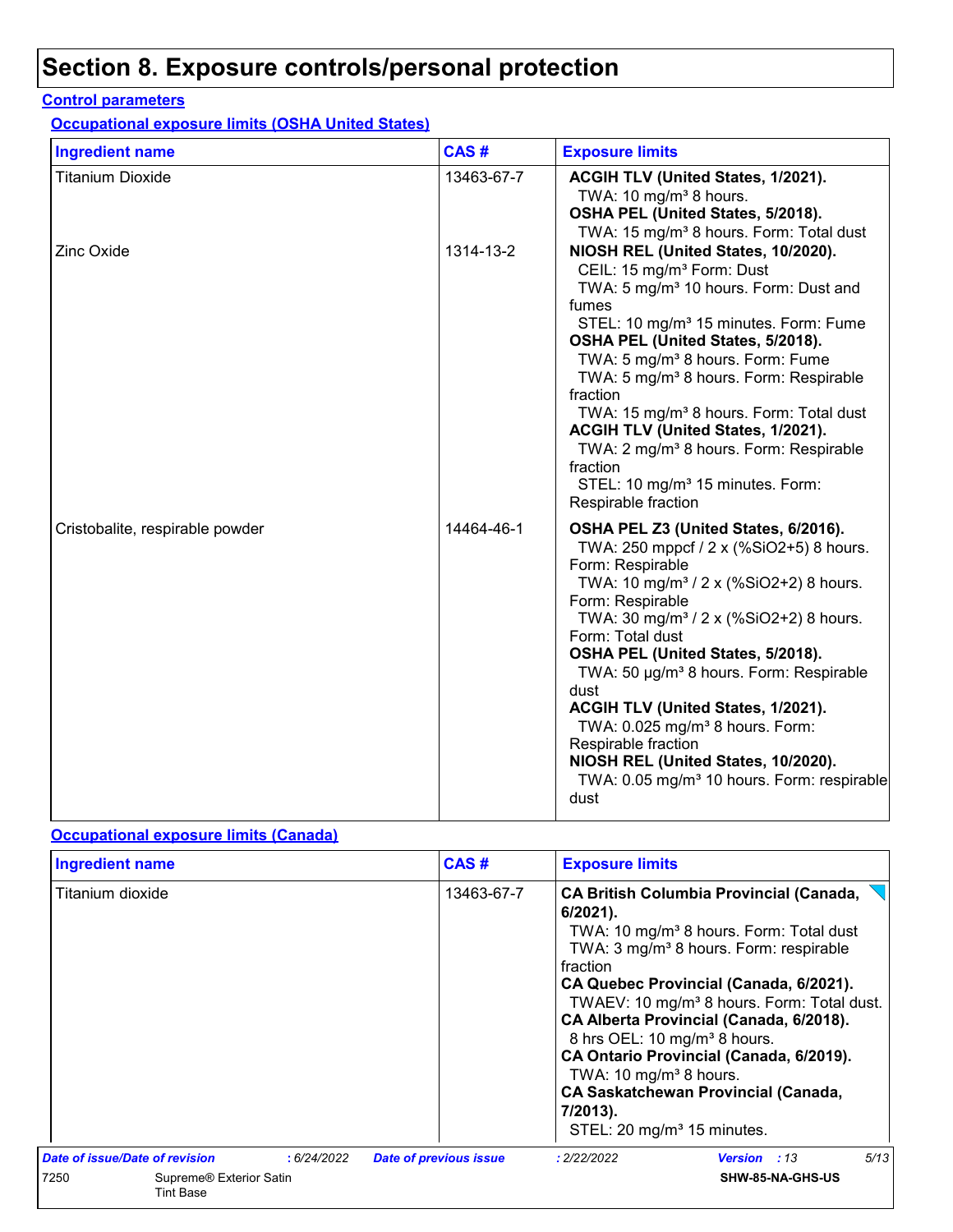# **Section 8. Exposure controls/personal protection**

|                   |            | TWA: 10 mg/m <sup>3</sup> 8 hours.                                                                                                                                                                                                                                                                                                                                                                                                                                                                                                                                                                                                                                                                                                                                                                                                                                                                                                                                 |
|-------------------|------------|--------------------------------------------------------------------------------------------------------------------------------------------------------------------------------------------------------------------------------------------------------------------------------------------------------------------------------------------------------------------------------------------------------------------------------------------------------------------------------------------------------------------------------------------------------------------------------------------------------------------------------------------------------------------------------------------------------------------------------------------------------------------------------------------------------------------------------------------------------------------------------------------------------------------------------------------------------------------|
| <b>Zinc Oxide</b> | 1314-13-2  | CA Alberta Provincial (Canada, 6/2018).<br>8 hrs OEL: 2 mg/m <sup>3</sup> 8 hours. Form:<br>Respirable<br>15 min OEL: 10 mg/m <sup>3</sup> 15 minutes. Form:<br>Respirable<br><b>CA British Columbia Provincial (Canada,</b><br>6/2021).<br>TWA: 2 mg/m <sup>3</sup> 8 hours. Form: Respirable<br>STEL: 10 mg/m <sup>3</sup> 15 minutes. Form:<br>Respirable<br>CA Quebec Provincial (Canada, 6/2021).<br>TWAEV: 2 mg/m <sup>3</sup> 8 hours. Form: Respirable<br>dust.<br>STEV: 10 mg/m <sup>3</sup> 15 minutes. Form:<br>Respirable dust.<br>CA Ontario Provincial (Canada, 6/2019).<br>TWA: 2 mg/m <sup>3</sup> 8 hours. Form: Respirable<br>particulate matter.<br>STEL: 10 mg/m <sup>3</sup> 15 minutes. Form:<br>Respirable particulate matter.<br><b>CA Saskatchewan Provincial (Canada,</b><br>7/2013).<br>STEL: 10 mg/m <sup>3</sup> 15 minutes. Form:<br>respirable dust and fume<br>TWA: 2 mg/m <sup>3</sup> 8 hours. Form: respirable<br>dust and fume |
| Cristobalite      | 14464-46-1 | <b>CA British Columbia Provincial (Canada,</b><br>6/2021).<br>TWA: 0.025 mg/m <sup>3</sup> 8 hours. Form:<br>Respirable<br>CA Quebec Provincial (Canada, 6/2021).<br>TWAEV: 0.05 mg/m <sup>3</sup> 8 hours. Form:<br>Respirable dust.<br>CA Alberta Provincial (Canada, 6/2018).<br>8 hrs OEL: 0.025 mg/m <sup>3</sup> 8 hours. Form:<br>Respirable particulate<br>CA Ontario Provincial (Canada, 6/2019).<br>TWA: 0.05 mg/m <sup>3</sup> 8 hours. Form: Respirable<br>particulate matter.<br><b>CA Saskatchewan Provincial (Canada,</b><br>7/2013).<br>TWA: 0.05 mg/m <sup>3</sup> 8 hours. Form: respirable<br>fraction                                                                                                                                                                                                                                                                                                                                          |

#### **Occupational exposure limits (Mexico)**

|                   | CAS#      | <b>Exposure limits</b>                                                                                                                                                         |
|-------------------|-----------|--------------------------------------------------------------------------------------------------------------------------------------------------------------------------------|
| <b>Zinc Oxide</b> | 1314-13-2 | NOM-010-STPS-2014 (Mexico, 4/2016).<br>TWA: 2 mg/m <sup>3</sup> 8 hours. Form: Respirable<br>I fraction<br>STEL: 10 mg/m <sup>3</sup> 15 minutes. Form:<br>Respirable fraction |

| Date of issue/Date of revision |                                      | : 6/24/2022 | <b>Date of previous issue</b> | : 2/22/2022 | <b>Version</b> : 13 |                         | 6/13 |
|--------------------------------|--------------------------------------|-------------|-------------------------------|-------------|---------------------|-------------------------|------|
| 7250                           | Supreme® Exterior Satin<br>Tint Base |             |                               |             |                     | <b>SHW-85-NA-GHS-US</b> |      |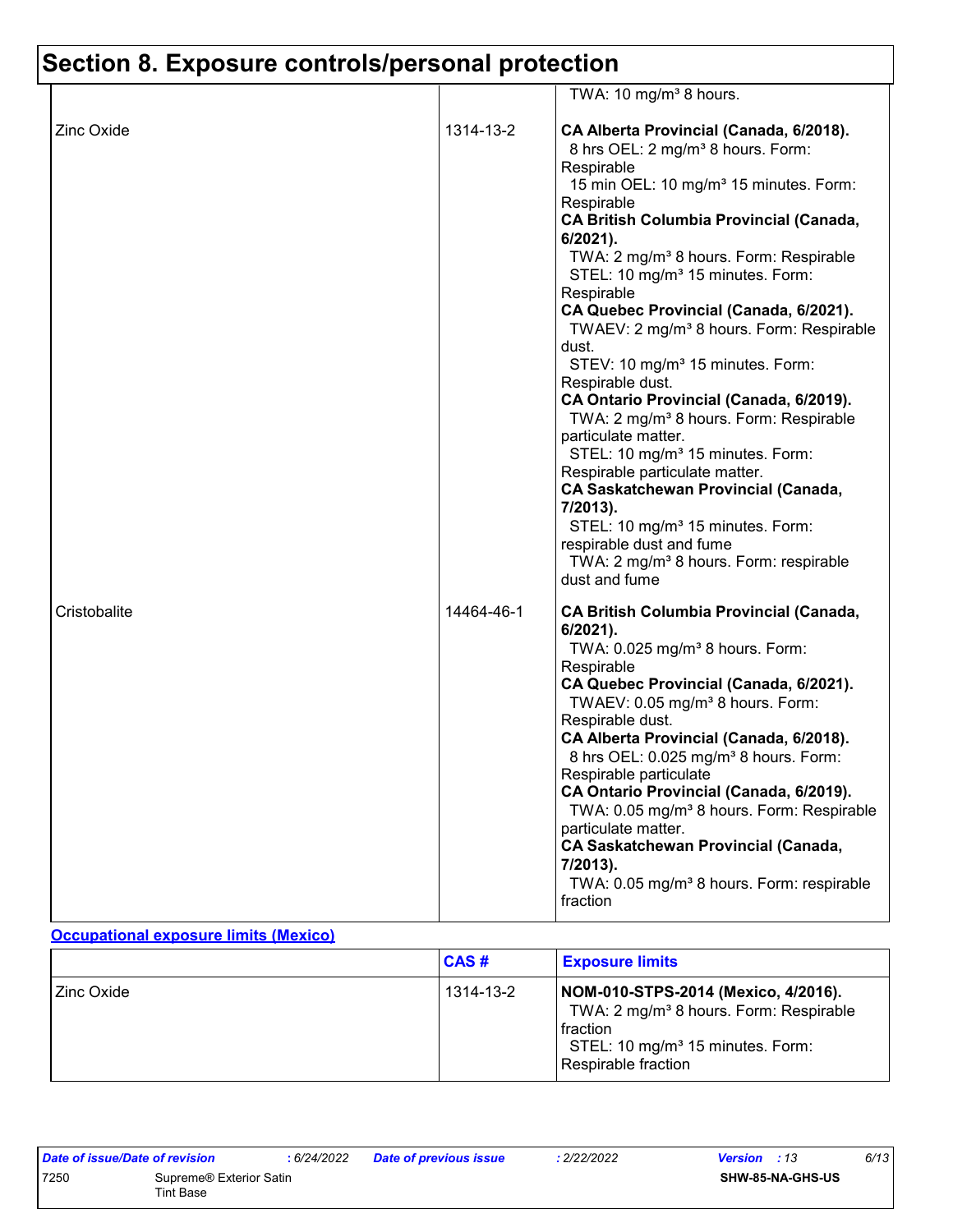## **Section 8. Exposure controls/personal protection**

| <b>Appropriate engineering</b><br><b>controls</b> | : If user operations generate dust, fumes, gas, vapor or mist, use process enclosures,<br>local exhaust ventilation or other engineering controls to keep worker exposure to<br>airborne contaminants below any recommended or statutory limits.                                                                                                                                                                                                                                                                                                                                                                     |
|---------------------------------------------------|----------------------------------------------------------------------------------------------------------------------------------------------------------------------------------------------------------------------------------------------------------------------------------------------------------------------------------------------------------------------------------------------------------------------------------------------------------------------------------------------------------------------------------------------------------------------------------------------------------------------|
| <b>Environmental exposure</b><br><b>controls</b>  | Emissions from ventilation or work process equipment should be checked to ensure<br>they comply with the requirements of environmental protection legislation. In some<br>cases, fume scrubbers, filters or engineering modifications to the process equipment<br>will be necessary to reduce emissions to acceptable levels.                                                                                                                                                                                                                                                                                        |
| <b>Individual protection measures</b>             |                                                                                                                                                                                                                                                                                                                                                                                                                                                                                                                                                                                                                      |
| <b>Hygiene measures</b>                           | Wash hands, forearms and face thoroughly after handling chemical products, before<br>eating, smoking and using the lavatory and at the end of the working period.<br>Appropriate techniques should be used to remove potentially contaminated clothing.<br>Wash contaminated clothing before reusing. Ensure that eyewash stations and safety<br>showers are close to the workstation location.                                                                                                                                                                                                                      |
| <b>Eye/face protection</b>                        | Safety eyewear complying with an approved standard should be used when a risk<br>assessment indicates this is necessary to avoid exposure to liquid splashes, mists,<br>gases or dusts. If contact is possible, the following protection should be worn, unless<br>the assessment indicates a higher degree of protection: safety glasses with side-<br>shields.                                                                                                                                                                                                                                                     |
| <b>Skin protection</b>                            |                                                                                                                                                                                                                                                                                                                                                                                                                                                                                                                                                                                                                      |
| <b>Hand protection</b>                            | Chemical-resistant, impervious gloves complying with an approved standard should be<br>worn at all times when handling chemical products if a risk assessment indicates this is<br>necessary. Considering the parameters specified by the glove manufacturer, check<br>during use that the gloves are still retaining their protective properties. It should be<br>noted that the time to breakthrough for any glove material may be different for different<br>glove manufacturers. In the case of mixtures, consisting of several substances, the<br>protection time of the gloves cannot be accurately estimated. |
| <b>Body protection</b>                            | Personal protective equipment for the body should be selected based on the task being<br>performed and the risks involved and should be approved by a specialist before<br>handling this product.                                                                                                                                                                                                                                                                                                                                                                                                                    |
| <b>Other skin protection</b>                      | Appropriate footwear and any additional skin protection measures should be selected<br>based on the task being performed and the risks involved and should be approved by a<br>specialist before handling this product.                                                                                                                                                                                                                                                                                                                                                                                              |
| <b>Respiratory protection</b>                     | Based on the hazard and potential for exposure, select a respirator that meets the<br>appropriate standard or certification. Respirators must be used according to a<br>respiratory protection program to ensure proper fitting, training, and other important<br>aspects of use.                                                                                                                                                                                                                                                                                                                                    |

### **Section 9. Physical and chemical properties**

The conditions of measurement of all properties are at standard temperature and pressure unless otherwise indicated.

| <b>Appearance</b>                                                 |                                       |
|-------------------------------------------------------------------|---------------------------------------|
| <b>Physical state</b>                                             | $:$ Liquid.                           |
| <b>Color</b>                                                      | $:$ Not available.                    |
| Odor                                                              | $:$ Not available.                    |
| <b>Odor threshold</b>                                             | $\cdot$ Not available.                |
| рH                                                                | : 9.2                                 |
| <b>Melting point/freezing point</b>                               | $\therefore$ Not available.           |
| <b>Boiling point, initial boiling</b><br>point, and boiling range | : $100^{\circ}$ C (212 $^{\circ}$ F)  |
| <b>Flash point</b>                                                | : Closed cup: Not applicable.         |
| <b>Evaporation rate</b>                                           | $\therefore$ 0.09 (butyl acetate = 1) |
| <b>Flammability</b>                                               | $:$ Not available.                    |

| Date of issue/Date of revision |                                                  | : 6/24/2022 | <b>Date of previous issue</b> | : 2/22/2022 | <b>Version</b> : 13 | 7/13 |
|--------------------------------|--------------------------------------------------|-------------|-------------------------------|-------------|---------------------|------|
| 7250                           | Supreme <sup>®</sup> Exterior Satin<br>Tint Base |             |                               |             | SHW-85-NA-GHS-US    |      |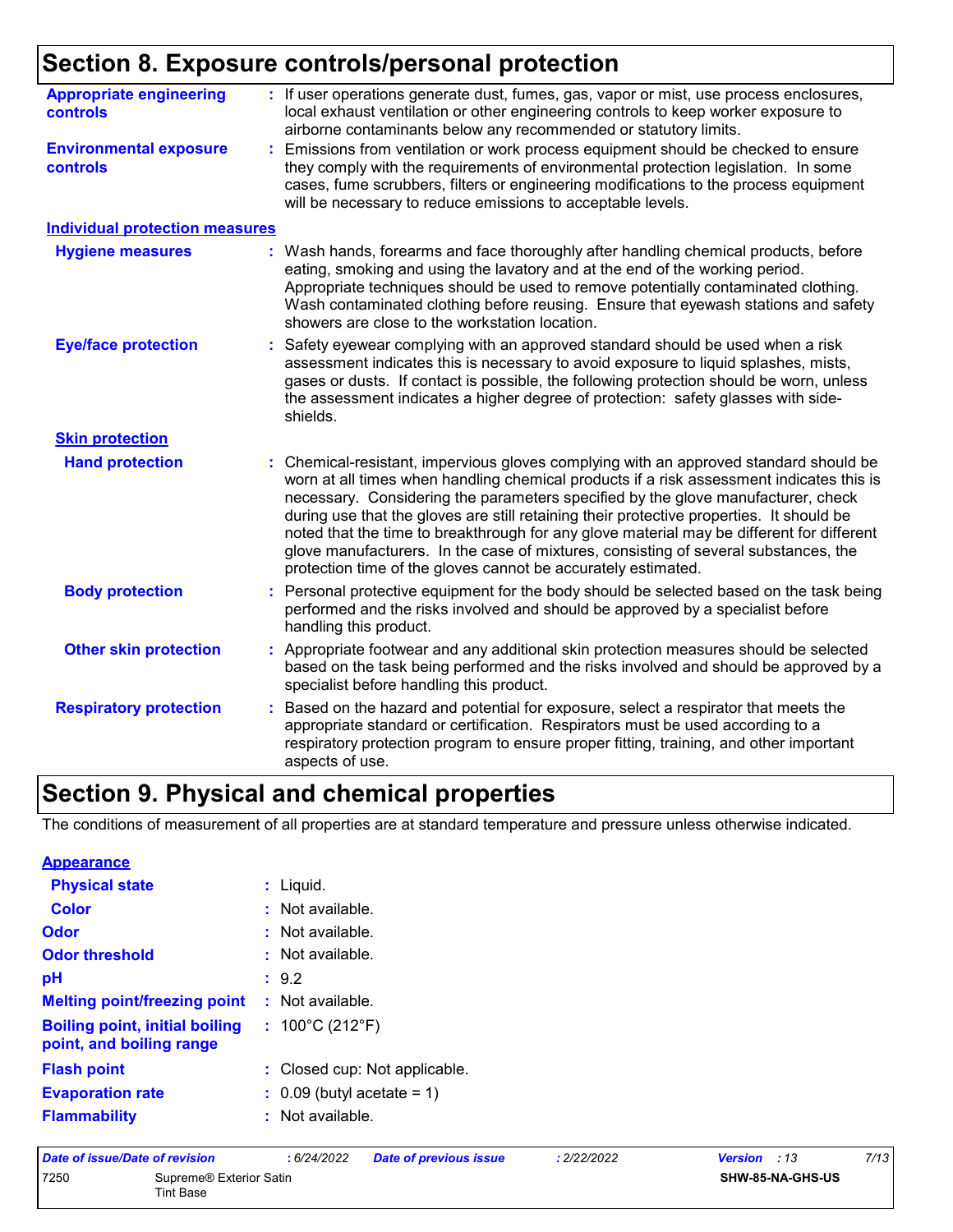### **Section 9. Physical and chemical properties**

| Lower and upper explosion<br>limit/flammability limit | : Not available.                                               |
|-------------------------------------------------------|----------------------------------------------------------------|
| <b>Vapor pressure</b>                                 | : $2.3$ kPa (17.5 mm Hg)                                       |
| <b>Relative vapor density</b>                         | : 1 [Air = 1]                                                  |
| <b>Relative density</b>                               | : 1.18                                                         |
| <b>Solubility</b>                                     | : Not available.                                               |
| <b>Partition coefficient: n-</b><br>octanol/water     | : Not applicable.                                              |
| <b>Auto-ignition temperature</b>                      | $:$ Not available.                                             |
| <b>Decomposition temperature</b>                      | $:$ Not available.                                             |
| <b>Viscosity</b>                                      | Kinematic (40°C (104°F)): >20.5 mm <sup>2</sup> /s (>20.5 cSt) |
| <b>Molecular weight</b>                               | Not applicable.                                                |
| <b>Aerosol product</b>                                |                                                                |
| <b>Heat of combustion</b>                             | : $0.644$ kJ/g                                                 |

### **Section 10. Stability and reactivity**

| <b>Reactivity</b>                            | : No specific test data related to reactivity available for this product or its ingredients.              |
|----------------------------------------------|-----------------------------------------------------------------------------------------------------------|
| <b>Chemical stability</b>                    | : The product is stable.                                                                                  |
| <b>Possibility of hazardous</b><br>reactions | : Under normal conditions of storage and use, hazardous reactions will not occur.                         |
| <b>Conditions to avoid</b>                   | : No specific data.                                                                                       |
| Incompatible materials                       | : No specific data.                                                                                       |
| <b>Hazardous decomposition</b><br>products   | : Under normal conditions of storage and use, hazardous decomposition products should<br>not be produced. |

### **Section 11. Toxicological information**

### **Information on toxicological effects**

#### **Acute toxicity**

Not available.

#### **Irritation/Corrosion**

| <b>Product/ingredient name</b> | <b>Result</b>        | <b>Species</b> | <b>Score</b> | <b>Exposure</b>       | <b>Observation</b> |
|--------------------------------|----------------------|----------------|--------------|-----------------------|--------------------|
| Titanium Dioxide               | Skin - Mild irritant | Human          |              | 72 hours 300          |                    |
| Zinc Oxide                     | Eyes - Mild irritant | Rabbit         |              | lug l<br>24 hours 500 |                    |
|                                | Skin - Mild irritant | Rabbit         |              | l ma<br>24 hours 500  |                    |
|                                |                      |                |              | mg                    |                    |

### **Sensitization**

Not available.

### **Mutagenicity**

Not available.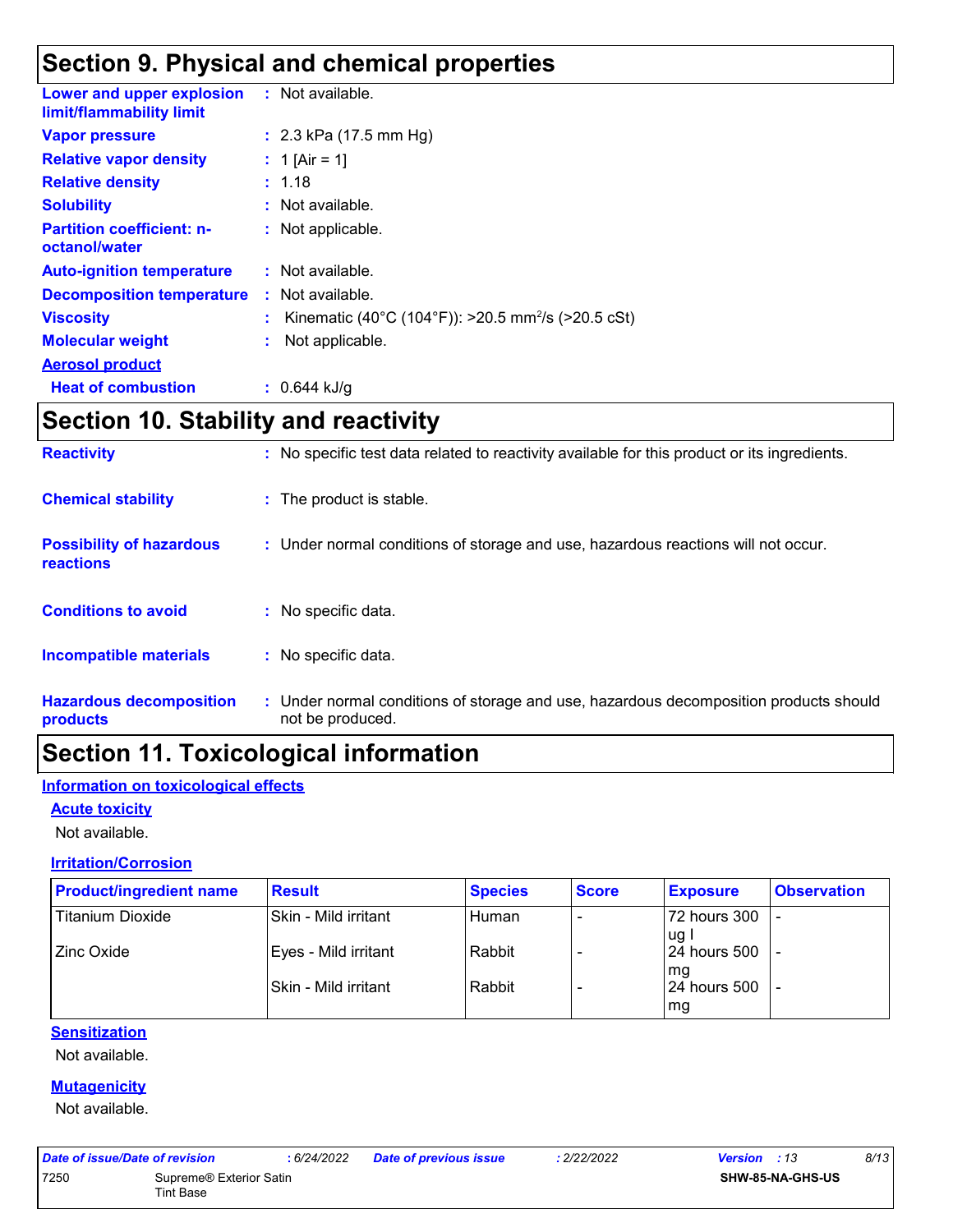### **Section 11. Toxicological information**

#### **Carcinogenicity**

Not available.

### **Classification**

| <b>Product/ingredient name</b>                                    | <b>OSHA</b> | <b>IARC</b> | <b>NTP</b>                      |
|-------------------------------------------------------------------|-------------|-------------|---------------------------------|
| l Titanium Dioxide<br>Cristobalite, respirable<br><b>I</b> powder |             | 2B          | Known to be a human carcinogen. |

### **Reproductive toxicity**

Not available.

#### **Teratogenicity**

Not available.

### **Specific target organ toxicity (single exposure)**

Not available.

#### **Specific target organ toxicity (repeated exposure)**

| <b>Name</b>                     | <b>Category</b> | <b>Route of</b><br><b>Lexposure</b> | <b>Target organs</b>     |
|---------------------------------|-----------------|-------------------------------------|--------------------------|
| Cristobalite, respirable powder | Category 1      | <b>l</b> inhalation                 | <b>respiratory tract</b> |

### **Aspiration hazard**

Not available.

| <b>Information on the likely</b><br>routes of exposure | : Not available.                                                                         |
|--------------------------------------------------------|------------------------------------------------------------------------------------------|
| <b>Potential acute health effects</b>                  |                                                                                          |
| <b>Eye contact</b>                                     | No known significant effects or critical hazards.                                        |
| <b>Inhalation</b>                                      | : No known significant effects or critical hazards.                                      |
| <b>Skin contact</b>                                    | : No known significant effects or critical hazards.                                      |
| <b>Ingestion</b>                                       | No known significant effects or critical hazards.                                        |
|                                                        | <b>Symptoms related to the physical, chemical and toxicological characteristics</b>      |
| <b>Eye contact</b>                                     | : No specific data.                                                                      |
| <b>Inhalation</b>                                      | No specific data.                                                                        |
| <b>Skin contact</b>                                    | : No specific data.                                                                      |
| <b>Ingestion</b>                                       | : No specific data.                                                                      |
|                                                        | Delayed and immediate effects and also chronic effects from short and long term exposure |
| <b>Short term exposure</b>                             |                                                                                          |
| <b>Potential immediate</b><br>effects                  | : Not available.                                                                         |
| <b>Potential delayed effects</b>                       | : Not available.                                                                         |
| <b>Long term exposure</b>                              |                                                                                          |
| <b>Potential immediate</b><br>effects                  | : Not available.                                                                         |
| <b>Potential delayed effects</b>                       | : Not available.                                                                         |
| <b>Potential chronic health effects</b>                |                                                                                          |

|      | Date of issue/Date of revision          | 6/24/2022 | Date of previous issue | 2/22/2022 | <b>Version</b> : 13 | 9/13 |
|------|-----------------------------------------|-----------|------------------------|-----------|---------------------|------|
| 7250 | Supreme® Exterior Satin                 |           |                        |           | SHW-85-NA-GHS-US    |      |
|      | $\mathop{\mathsf{r}}\nolimits$ int Base |           |                        |           |                     |      |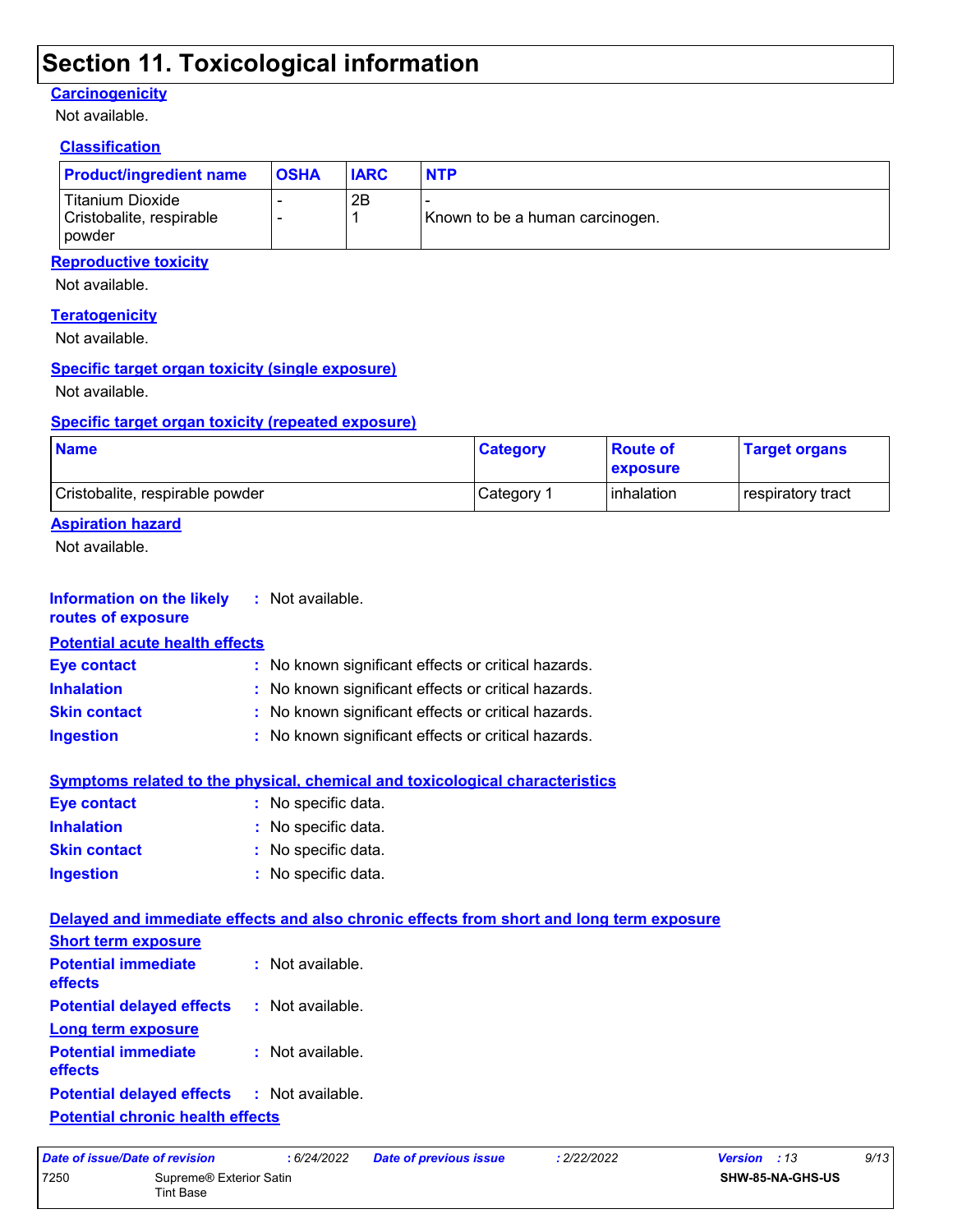### **Section 11. Toxicological information**

| Not available. |  |
|----------------|--|
|----------------|--|

| <b>General</b>               | : No known significant effects or critical hazards.                           |
|------------------------------|-------------------------------------------------------------------------------|
| <b>Carcinogenicity</b>       | : May cause cancer. Risk of cancer depends on duration and level of exposure. |
| <b>Mutagenicity</b>          | : No known significant effects or critical hazards.                           |
| <b>Teratogenicity</b>        | : No known significant effects or critical hazards.                           |
| <b>Developmental effects</b> | : No known significant effects or critical hazards.                           |
| <b>Fertility effects</b>     | : No known significant effects or critical hazards.                           |

**Numerical measures of toxicity** Not available. **Acute toxicity estimates**

### **Section 12. Ecological information**

#### **Toxicity**

| <b>Product/ingredient name</b> | <b>Result</b>                         | <b>Species</b>                      | <b>Exposure</b> |
|--------------------------------|---------------------------------------|-------------------------------------|-----------------|
| Titanium Dioxide               | Acute LC50 >1000000 µg/l Marine water | <b>Fish - Fundulus heteroclitus</b> | 196 hours       |
| <b>Zinc Oxide</b>              | Acute IC50 1.85 mg/l Marine water     | Algae - Skeletonema costatum        | 96 hours        |
|                                | Acute LC50 98 µg/l Fresh water        | Daphnia - Daphnia magna -           | 148 hours       |
|                                |                                       | l Neonate                           |                 |
|                                | Acute LC50 1.1 ppm Fresh water        | <b>Fish - Oncorhynchus mykiss</b>   | 96 hours        |

#### **Persistence and degradability**

Not available.

#### **Bioaccumulative potential**

| <b>Product/ingredient name</b> | ∣ LoqP <sub>ow</sub> | <b>BCF</b> | <b>Potential</b> |
|--------------------------------|----------------------|------------|------------------|
| Zinc Oxide                     |                      | 28960      | high             |

#### **Mobility in soil**

**Soil/water partition coefficient (KOC) :** Not available.

**Other adverse effects :** No known significant effects or critical hazards.

### **Section 13. Disposal considerations**

The generation of waste should be avoided or minimized wherever possible. Disposal of this product, solutions and any by-products should at all times comply with the requirements of environmental protection and waste disposal legislation and any regional local authority requirements. Dispose of surplus and non-recyclable products via a licensed waste disposal contractor. Waste should not be disposed of untreated to the sewer unless fully compliant with the requirements of all authorities with jurisdiction. Waste packaging should be recycled. Incineration or landfill should only be considered when recycling is not feasible. This material and its container must be disposed of in a safe way. Care should be taken when handling emptied containers that have not been cleaned or rinsed out. Empty containers or liners may retain some product residues. Avoid dispersal of spilled material and runoff and contact with soil, waterways, drains **Disposal methods :**

| Date of issue/Date of revision |                                      | : 6/24/2022 | <b>Date of previous issue</b> | : 2/22/2022 | <b>Version</b> : 13 |                         | 10/13 |
|--------------------------------|--------------------------------------|-------------|-------------------------------|-------------|---------------------|-------------------------|-------|
| 7250                           | Supreme® Exterior Satin<br>Tint Base |             |                               |             |                     | <b>SHW-85-NA-GHS-US</b> |       |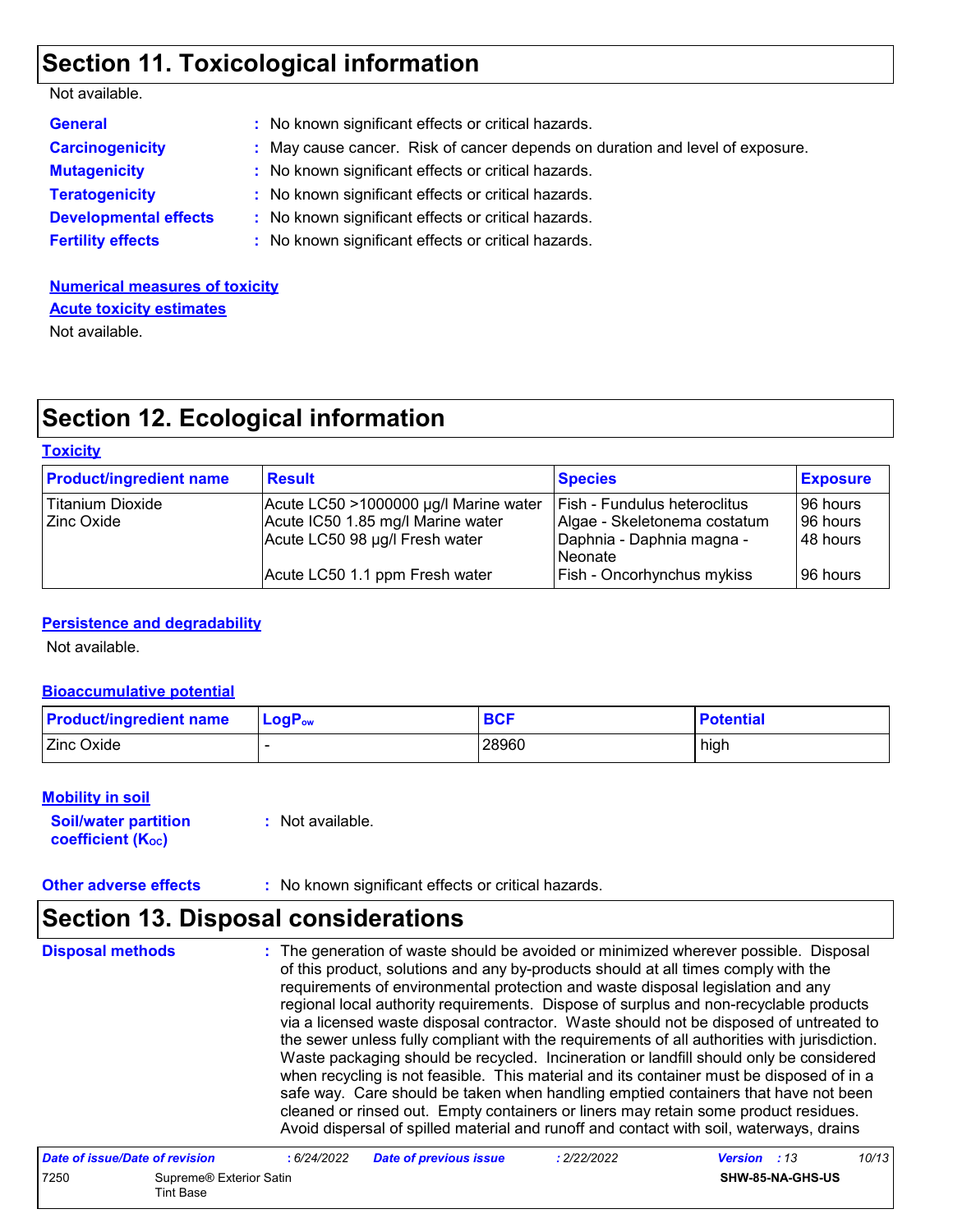# **Section 13. Disposal considerations**

and sewers.

# **Section 14. Transport information**

|                                      | <b>DOT</b><br><b>Classification</b> | <b>TDG</b><br><b>Classification</b> | <b>Mexico</b><br><b>Classification</b> | <b>IATA</b>                                                                                                                                                                                                                  | <b>IMDG</b>                                                                                                                                                                                                                                                                        |
|--------------------------------------|-------------------------------------|-------------------------------------|----------------------------------------|------------------------------------------------------------------------------------------------------------------------------------------------------------------------------------------------------------------------------|------------------------------------------------------------------------------------------------------------------------------------------------------------------------------------------------------------------------------------------------------------------------------------|
| <b>UN number</b>                     | Not regulated.                      | Not regulated.                      | Not regulated.                         | <b>UN3082</b>                                                                                                                                                                                                                | <b>UN3082</b>                                                                                                                                                                                                                                                                      |
| <b>UN proper</b><br>shipping name    | $\blacksquare$                      | $\overline{\phantom{a}}$            |                                        | <b>ENVIRONMENTALLY</b><br><b>HAZARDOUS</b><br>SUBSTANCE,<br>LIQUID, N.O.S.<br>(Zinc Oxide,<br>Diuron)                                                                                                                        | <b>ENVIRONMENTALLY</b><br><b>HAZARDOUS</b><br>SUBSTANCE,<br>LIQUID, N.O.S.<br>(Zinc Oxide,<br>Diuron). Marine<br>pollutant (Zinc<br>Oxide, Diuron)                                                                                                                                 |
| <b>Transport</b><br>hazard class(es) | $\blacksquare$                      | $\overline{\phantom{a}}$            |                                        | 9<br>⊻                                                                                                                                                                                                                       | 9<br>$\bigoplus$                                                                                                                                                                                                                                                                   |
| <b>Packing group</b>                 | $\blacksquare$                      | $\blacksquare$                      |                                        | $\ensuremath{\mathsf{III}}\xspace$                                                                                                                                                                                           | $\mathop{\rm III}\nolimits$                                                                                                                                                                                                                                                        |
| <b>Environmental</b><br>hazards      | No.                                 | No.                                 | No.                                    | Yes.                                                                                                                                                                                                                         | Yes.                                                                                                                                                                                                                                                                               |
| <b>Additional</b><br>information     | $\blacksquare$                      | $\blacksquare$                      |                                        | This product is<br>not regulated as<br>a dangerous<br>good when<br>transported in<br>sizes of ≤5 L or<br>≤5 kg, provided<br>the packagings<br>meet the general<br>provisions of<br>5.0.2.4.1,<br>5.0.2.6.1.1 and<br>5.0.2.8. | This product is not<br>regulated as a<br>dangerous good<br>when transported<br>in sizes of $\leq$ 5 L or<br>≤5 kg, provided<br>the packagings<br>meet the general<br>provisions of<br>4.1.1.1, 4.1.1.2<br>and 4.1.1.4 to<br>4.1.1.8.<br><b>Emergency</b><br>schedules F-A, S-<br>E |

| Date of issue/Date of revision |                                             | : 6/24/2022 | <b>Date of previous issue</b> | : 2/22/2022 | <b>Version</b> : 13     | 11/13 |
|--------------------------------|---------------------------------------------|-------------|-------------------------------|-------------|-------------------------|-------|
| 7250                           | Supreme® Exterior Satin<br><b>Tint Base</b> |             |                               |             | <b>SHW-85-NA-GHS-US</b> |       |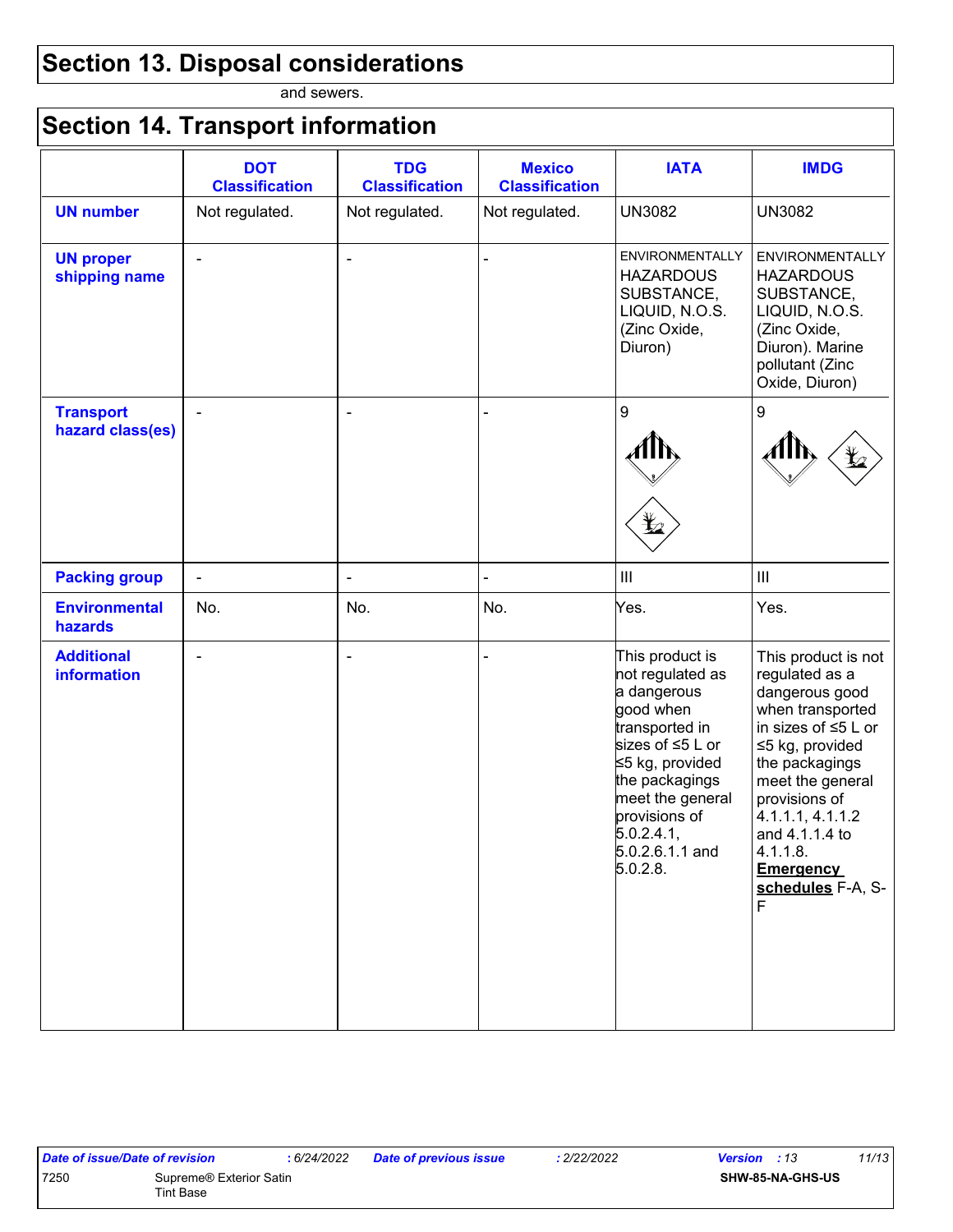### **Section 14. Transport information**

|                                                          | Special precautions for user : Multi-modal shipping descriptions are provided for informational purposes and do not<br>consider container sizes. The presence of a shipping description for a particular<br>mode of transport (sea, air, etc.), does not indicate that the product is packaged<br>suitably for that mode of transport. All packaging must be reviewed for suitability<br>prior to shipment, and compliance with the applicable regulations is the sole<br>responsibility of the person offering the product for transport. People loading and<br>unloading dangerous goods must be trained on all of the risks deriving from the<br>substances and on all actions in case of emergency situations. |
|----------------------------------------------------------|--------------------------------------------------------------------------------------------------------------------------------------------------------------------------------------------------------------------------------------------------------------------------------------------------------------------------------------------------------------------------------------------------------------------------------------------------------------------------------------------------------------------------------------------------------------------------------------------------------------------------------------------------------------------------------------------------------------------|
| <b>Transport in bulk according</b><br>to IMO instruments | : Not available.                                                                                                                                                                                                                                                                                                                                                                                                                                                                                                                                                                                                                                                                                                   |

: Not available. **Proper shipping name :**

### **Section 15. Regulatory information**

**TSCA 5(a)2 proposed significant new use rules**: 2-Methyl-4-isothiazolin-3-one; 5-Chloro-2-methylisothiazolinone

### **SARA 313**

SARA 313 (40 CFR 372.45) supplier notification can be found on the Environmental Data Sheet.

#### **California Prop. 65**

WARNING: This product contains chemicals known to the State of California to cause cancer and birth defects or other reproductive harm.

| International regulations |
|---------------------------|
|---------------------------|

| <b>International lists</b> | <b>Australia inventory (AllC): Not determined.</b>           |
|----------------------------|--------------------------------------------------------------|
|                            | China inventory (IECSC): Not determined.                     |
|                            | Japan inventory (CSCL): Not determined.                      |
|                            | Japan inventory (ISHL): Not determined.                      |
|                            | Korea inventory (KECI): Not determined.                      |
|                            | New Zealand Inventory of Chemicals (NZIoC): Not determined.  |
|                            | Philippines inventory (PICCS): Not determined.               |
|                            | Taiwan Chemical Substances Inventory (TCSI): Not determined. |
|                            | Thailand inventory: Not determined.                          |
|                            | Turkey inventory: Not determined.                            |
|                            | Vietnam inventory: Not determined.                           |

### **Section 16. Other information**

**Hazardous Material Information System (U.S.A.)**



**The customer is responsible for determining the PPE code for this material. For more information on HMIS® Personal Protective Equipment (PPE) codes, consult the HMIS® Implementation Manual.**

**Caution: HMIS® ratings are based on a 0-4 rating scale, with 0 representing minimal hazards or risks, and 4 representing significant hazards or risks. Although HMIS® ratings and the associated label are not required on SDSs or products leaving a facility under 29 CFR 1910.1200, the preparer may choose to provide them. HMIS® ratings are to be used with a fully implemented HMIS® program. HMIS® is a registered trademark and service mark of the American Coatings Association, Inc.**

**Procedure used to derive the classification**

| <b>Classification</b>         | <b>Justification</b> |
|-------------------------------|----------------------|
| CARCINOGENICITY - Category 1A | Calculation method   |

| Date of issue/Date of revision |                                      | : 6/24/2022 | Date of previous issue | : 2/22/2022 | <b>Version</b> : 13 |                         | 12/13 |
|--------------------------------|--------------------------------------|-------------|------------------------|-------------|---------------------|-------------------------|-------|
| 7250                           | Supreme® Exterior Satin<br>Tint Base |             |                        |             |                     | <b>SHW-85-NA-GHS-US</b> |       |